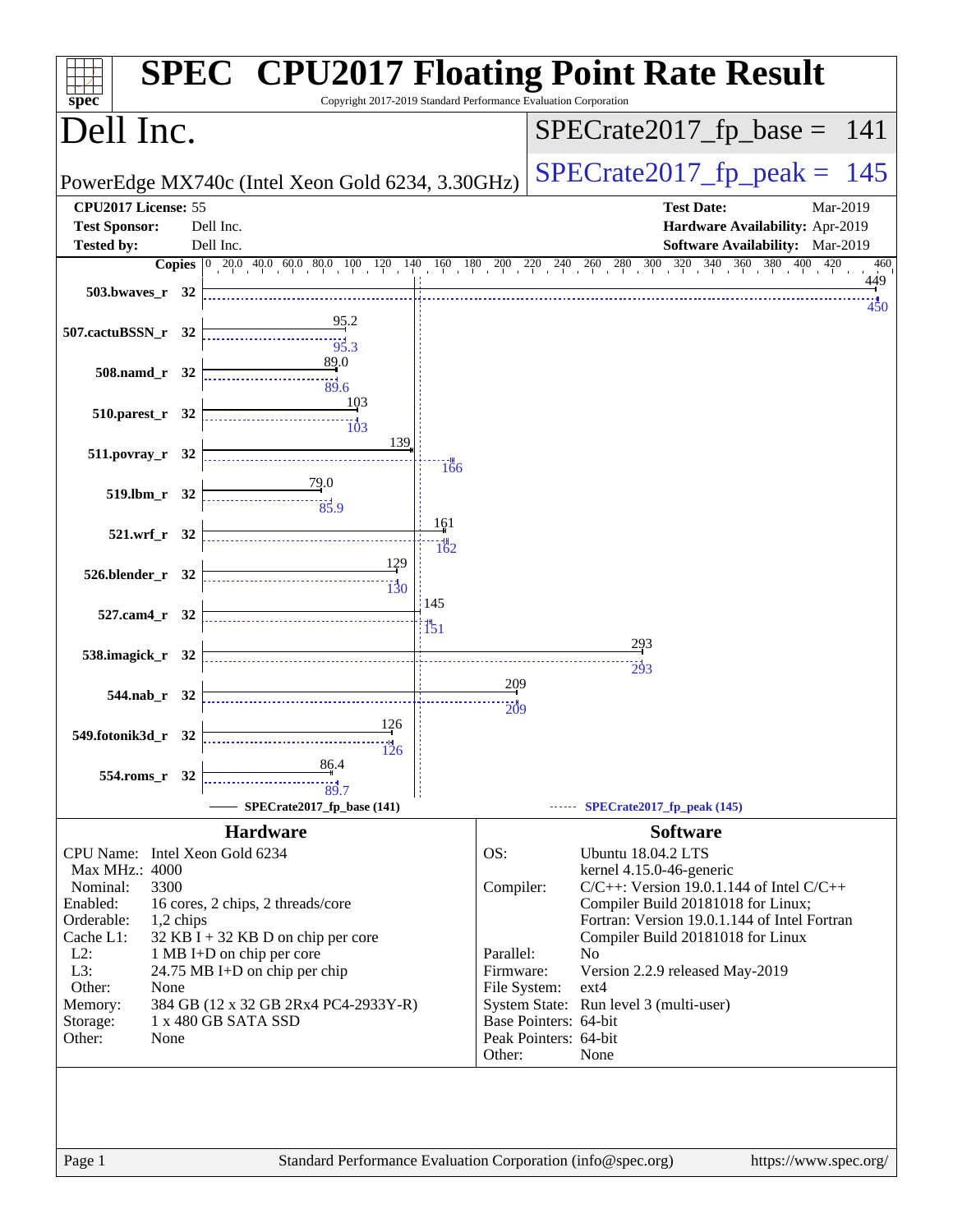| <b>SPEC CPU2017 Floating Point Rate Result</b><br>Copyright 2017-2019 Standard Performance Evaluation Corporation<br>$spec^*$ |           |                |       |                |              |                |       |               |                |              |                                        |              |                |              |
|-------------------------------------------------------------------------------------------------------------------------------|-----------|----------------|-------|----------------|--------------|----------------|-------|---------------|----------------|--------------|----------------------------------------|--------------|----------------|--------------|
| Dell Inc.<br>$SPECrate2017_fp\_base = 141$                                                                                    |           |                |       |                |              |                |       |               |                |              |                                        |              |                |              |
| $SPECTate2017$ _fp_peak = 145<br>PowerEdge MX740c (Intel Xeon Gold 6234, 3.30GHz)                                             |           |                |       |                |              |                |       |               |                |              |                                        |              |                |              |
| CPU2017 License: 55                                                                                                           |           |                |       |                |              |                |       |               |                |              | <b>Test Date:</b>                      |              | Mar-2019       |              |
| <b>Test Sponsor:</b>                                                                                                          | Dell Inc. |                |       |                |              |                |       |               |                |              | Hardware Availability: Apr-2019        |              |                |              |
| <b>Tested by:</b>                                                                                                             | Dell Inc. |                |       |                |              |                |       |               |                |              | <b>Software Availability:</b> Mar-2019 |              |                |              |
| <b>Results Table</b>                                                                                                          |           |                |       |                |              |                |       |               |                |              |                                        |              |                |              |
|                                                                                                                               |           |                |       | <b>Base</b>    |              |                |       |               |                |              | <b>Peak</b>                            |              |                |              |
| <b>Benchmark</b>                                                                                                              | Copies    | <b>Seconds</b> | Ratio | <b>Seconds</b> | <b>Ratio</b> | <b>Seconds</b> | Ratio | <b>Copies</b> | <b>Seconds</b> | <b>Ratio</b> | <b>Seconds</b>                         | <b>Ratio</b> | <b>Seconds</b> | <b>Ratio</b> |
| 503.bwayes r                                                                                                                  | 32        | 715            | 449   | 716            | 448          | 715            | 449   | 32            | 712            | 450          | 714                                    | 450          | 713            | 450          |
| 507.cactuBSSN r                                                                                                               | 32        | 426            | 95.2  | 425            | 95.3         | 426            | 95.2  | 32            | 425            | 95.3         | 425                                    | 95.3         | 426            | 95.1         |
| 508.namd r                                                                                                                    | 32        | 341            | 89.0  | 340            | 89.3         | 343            | 88.6  | 32            | 340            | 89.4         | 339                                    | 89.6         | 339            | 89.8         |
| $510.parest_r$                                                                                                                | 32        | 813            | 103   | 812            | 103          | 813            | 103   | 32            | 812            | 103          | 812                                    | 103          | 813            | 103          |
| $511.$ povray_r                                                                                                               | 32        | 538            | 139   | 539            | 139          | 535            | 140   | 32            | 449            | 166          | 452                                    | 165          | 446            | 167          |
| 519.lbm r                                                                                                                     | 32        | 426            | 79.1  | 427            | 79.0         | 428            | 78.9  | 32            | 393            | 85.9         | 393                                    | 85.9         | 394            | 85.5         |
| $521$ .wrf r                                                                                                                  | 32        | 443            | 162   | 447            | 160          | 445            | 161   | 32            | 441            | <b>162</b>   | 438                                    | 164          | 446            | 161          |
| 526.blender_r                                                                                                                 | 32        | 377            | 129   | 376            | 130          | 377            | 129   | 32            | 375            | 130          | 376                                    | 130          | 376            | <b>130</b>   |
| 527.cam4 r                                                                                                                    | 32        | 387            | 145   | 386            | 145          | 386            | 145   | 32            | 373            | 150          | 370                                    | 151          | 367            | 153          |
| 538.imagick_r                                                                                                                 | 32        | 272            | 293   | 271            | 293          | 272            | 293   | 32            | 272            | 293          | 272                                    | 293          | 272            | 293          |
| 544.nab_r                                                                                                                     | 32        | 258            | 209   | 258            | 209          | 257            | 209   | 32            | 256            | 210          | 258                                    | 209          | 258            | 209          |
| 549.fotonik3d_r                                                                                                               | 32        | 987            | 126   | 990            | 126          | 993            | 126   | 32            | 1003           | 124          | 986                                    | <b>126</b>   | 984            | 127          |
| 554.roms_r                                                                                                                    | 32        | 595            | 85.5  | 588            | 86.5         | 588            | 86.4  | 32            | 567            | 89.7         | 566                                    | 89.8         | 568            | 89.5         |

**[SPECrate2017\\_fp\\_base =](http://www.spec.org/auto/cpu2017/Docs/result-fields.html#SPECrate2017fpbase) 141 [SPECrate2017\\_fp\\_peak =](http://www.spec.org/auto/cpu2017/Docs/result-fields.html#SPECrate2017fppeak) 145**

Results appear in the [order in which they were run.](http://www.spec.org/auto/cpu2017/Docs/result-fields.html#RunOrder) Bold underlined text [indicates a median measurement.](http://www.spec.org/auto/cpu2017/Docs/result-fields.html#Median)

### **[Submit Notes](http://www.spec.org/auto/cpu2017/Docs/result-fields.html#SubmitNotes)**

 The numactl mechanism was used to bind copies to processors. The config file option 'submit' was used to generate numactl commands to bind each copy to a specific processor. For details, please see the config file.

## **[Operating System Notes](http://www.spec.org/auto/cpu2017/Docs/result-fields.html#OperatingSystemNotes)**

Stack size set to unlimited using "ulimit -s unlimited"

## **[General Notes](http://www.spec.org/auto/cpu2017/Docs/result-fields.html#GeneralNotes)**

Environment variables set by runcpu before the start of the run: LD\_LIBRARY\_PATH = "/home/cpu2017/lib/ia32:/home/cpu2017/lib/intel64"

 Binaries compiled on a system with 1x Intel Core i9-7900X CPU + 32GB RAM memory using Redhat Enterprise Linux 7.5 NA: The test sponsor attests, as of date of publication, that CVE-2017-5754 (Meltdown) is mitigated in the system as tested and documented. Yes: The test sponsor attests, as of date of publication, that CVE-2017-5753 (Spectre variant 1) is mitigated in the system as tested and documented. Yes: The test sponsor attests, as of date of publication, that CVE-2017-5715 (Spectre variant 2) is mitigated in the system as tested and documented. Transparent Huge Pages enabled by default Prior to runcpu invocation

|        | IIIVOI CO IGNORA INVOCACION                                 |                       |
|--------|-------------------------------------------------------------|-----------------------|
|        | (Continued on next page)                                    |                       |
| Page 2 | Standard Performance Evaluation Corporation (info@spec.org) | https://www.spec.org/ |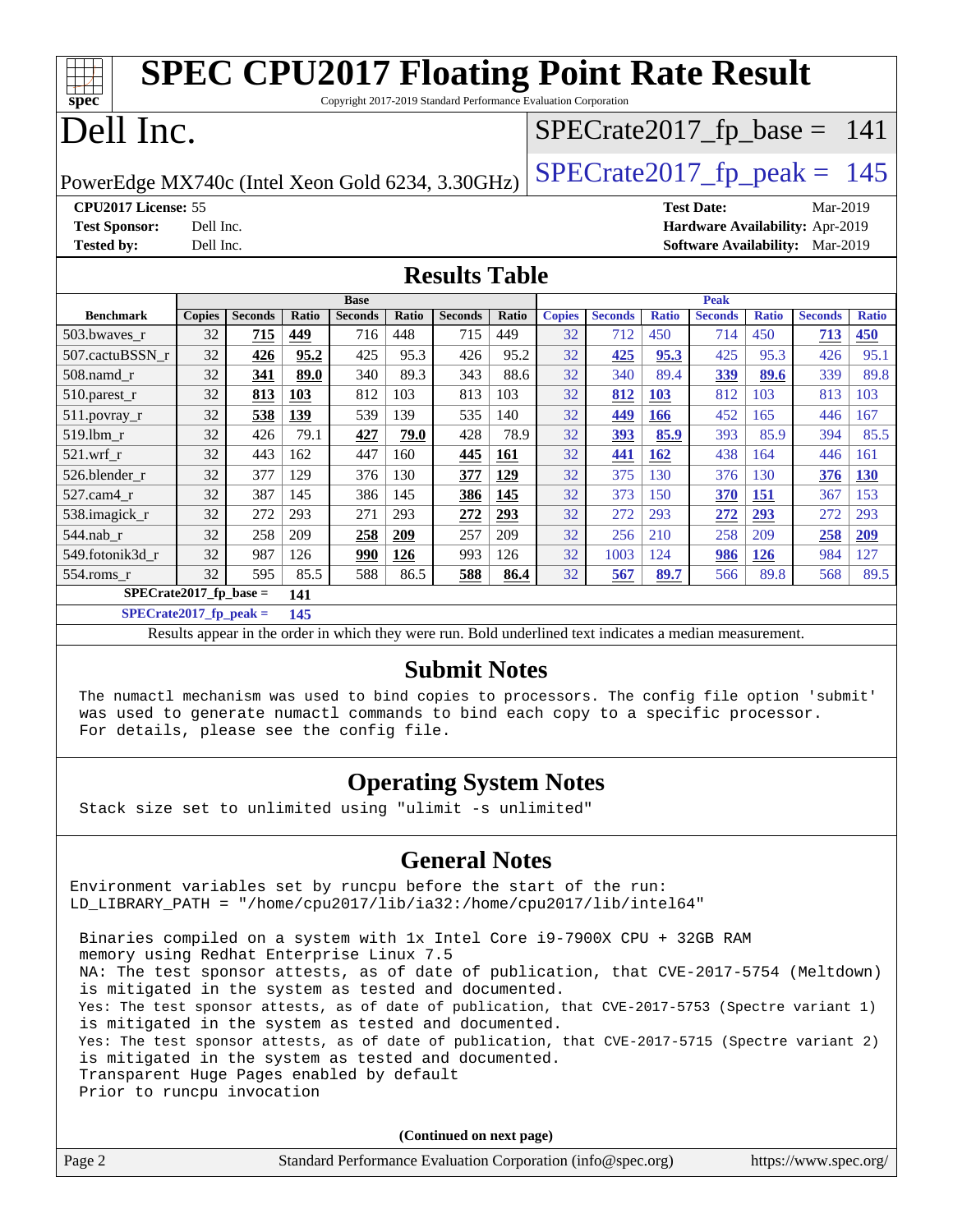| <b>SPEC CPU2017 Floating Point Rate Result</b><br>Copyright 2017-2019 Standard Performance Evaluation Corporation                                                                                                                                                                                                                                                                                                                                                                                                                                                                                                                                                                                                                                                                                                                                                                                                                                                                                                                                                                                                                                                                                                                                                                                                                                                                                                              |                               |                                                                                       |
|--------------------------------------------------------------------------------------------------------------------------------------------------------------------------------------------------------------------------------------------------------------------------------------------------------------------------------------------------------------------------------------------------------------------------------------------------------------------------------------------------------------------------------------------------------------------------------------------------------------------------------------------------------------------------------------------------------------------------------------------------------------------------------------------------------------------------------------------------------------------------------------------------------------------------------------------------------------------------------------------------------------------------------------------------------------------------------------------------------------------------------------------------------------------------------------------------------------------------------------------------------------------------------------------------------------------------------------------------------------------------------------------------------------------------------|-------------------------------|---------------------------------------------------------------------------------------|
| spec <sup>®</sup><br>Dell Inc.                                                                                                                                                                                                                                                                                                                                                                                                                                                                                                                                                                                                                                                                                                                                                                                                                                                                                                                                                                                                                                                                                                                                                                                                                                                                                                                                                                                                 | $SPECrate2017_fp\_base = 141$ |                                                                                       |
| PowerEdge MX740c (Intel Xeon Gold 6234, 3.30GHz)                                                                                                                                                                                                                                                                                                                                                                                                                                                                                                                                                                                                                                                                                                                                                                                                                                                                                                                                                                                                                                                                                                                                                                                                                                                                                                                                                                               | $SPECrate2017_fp\_peak = 145$ |                                                                                       |
| CPU2017 License: 55<br>Dell Inc.<br><b>Test Sponsor:</b><br><b>Tested by:</b><br>Dell Inc.                                                                                                                                                                                                                                                                                                                                                                                                                                                                                                                                                                                                                                                                                                                                                                                                                                                                                                                                                                                                                                                                                                                                                                                                                                                                                                                                     | <b>Test Date:</b>             | Mar-2019<br>Hardware Availability: Apr-2019<br><b>Software Availability:</b> Mar-2019 |
| <b>General Notes (Continued)</b>                                                                                                                                                                                                                                                                                                                                                                                                                                                                                                                                                                                                                                                                                                                                                                                                                                                                                                                                                                                                                                                                                                                                                                                                                                                                                                                                                                                               |                               |                                                                                       |
| Filesystem page cache synced and cleared with:<br>sync; echo 3><br>/proc/sys/vm/drop_caches<br>runcpu command invoked through numactl i.e.:<br>numactl --interleave=all runcpu <etc></etc>                                                                                                                                                                                                                                                                                                                                                                                                                                                                                                                                                                                                                                                                                                                                                                                                                                                                                                                                                                                                                                                                                                                                                                                                                                     |                               |                                                                                       |
| <b>Platform Notes</b>                                                                                                                                                                                                                                                                                                                                                                                                                                                                                                                                                                                                                                                                                                                                                                                                                                                                                                                                                                                                                                                                                                                                                                                                                                                                                                                                                                                                          |                               |                                                                                       |
| BIOS settings:<br>ADDDC setting disabled<br>Sub NUMA Cluster enabled<br>Virtualization Technology disabled<br>DCU Streamer Prefetcher enabled<br>System Profile set to Custom<br>CPU Performance set to Maximum Performance<br>C States set to Autonomous<br>C1E disabled<br>Uncore Frequency set to Dynamic<br>Energy Efficiency Policy set to Performance<br>Memory Patrol Scrub disabled<br>Logical Processor enabled<br>CPU Interconnect Bus Link Power Management disabled<br>PCI ASPM L1 Link Power Management disabled<br>Sysinfo program /home/cpu2017/bin/sysinfo<br>Rev: r5974 of 2018-05-19 9bcde8f2999c33d61f64985e45859ea9<br>running on intel-sut Wed May 22 01:11:43 2019<br>SUT (System Under Test) info as seen by some common utilities.<br>For more information on this section, see<br>https://www.spec.org/cpu2017/Docs/config.html#sysinfo<br>From /proc/cpuinfo<br>model name: Intel(R) Xeon(R) Gold 6234 CPU @ 3.30GHz<br>"physical id"s (chips)<br>2<br>32 "processors"<br>cores, siblings (Caution: counting these is hw and system dependent. The following<br>excerpts from /proc/cpuinfo might not be reliable. Use with caution.)<br>cpu cores : 8<br>siblings : 16<br>physical 0: cores 2 3 9 11 24 25 27<br>physical 1: cores 2 4 9 11 17 25 26 27<br>From lscpu:<br>Architecture:<br>x86_64<br>$CPU$ op-mode( $s$ ):<br>$32$ -bit, $64$ -bit<br>Byte Order:<br>Little Endian<br>CPU(s):<br>32 |                               |                                                                                       |
| (Continued on next page)                                                                                                                                                                                                                                                                                                                                                                                                                                                                                                                                                                                                                                                                                                                                                                                                                                                                                                                                                                                                                                                                                                                                                                                                                                                                                                                                                                                                       |                               |                                                                                       |
| Standard Performance Evaluation Corporation (info@spec.org)<br>Page 3                                                                                                                                                                                                                                                                                                                                                                                                                                                                                                                                                                                                                                                                                                                                                                                                                                                                                                                                                                                                                                                                                                                                                                                                                                                                                                                                                          |                               | https://www.spec.org/                                                                 |
|                                                                                                                                                                                                                                                                                                                                                                                                                                                                                                                                                                                                                                                                                                                                                                                                                                                                                                                                                                                                                                                                                                                                                                                                                                                                                                                                                                                                                                |                               |                                                                                       |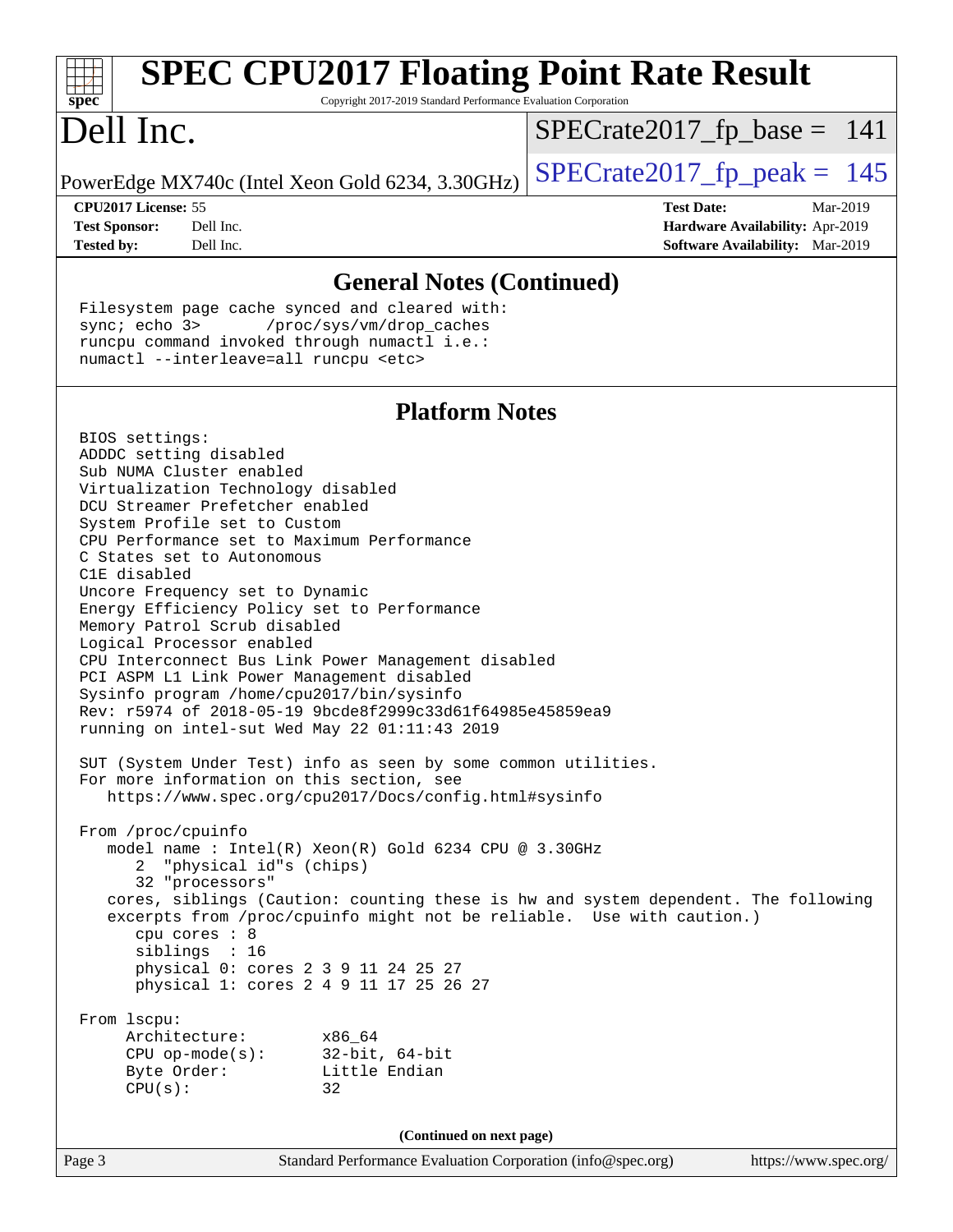| <b>SPEC CPU2017 Floating Point Rate Result</b><br>Copyright 2017-2019 Standard Performance Evaluation Corporation<br>$spec^*$                                                                                                                                                                                                                                                                                                                                                                                                                                                                                                                                                                                                                                                                                                                                                                                                                                                                                                                                                                                                                                                                                                                                                                                                                                                                                                                                                                                                                                                                                                                                                                                                                                                                                                                                                                                                                                                                                   |                                                                  |
|-----------------------------------------------------------------------------------------------------------------------------------------------------------------------------------------------------------------------------------------------------------------------------------------------------------------------------------------------------------------------------------------------------------------------------------------------------------------------------------------------------------------------------------------------------------------------------------------------------------------------------------------------------------------------------------------------------------------------------------------------------------------------------------------------------------------------------------------------------------------------------------------------------------------------------------------------------------------------------------------------------------------------------------------------------------------------------------------------------------------------------------------------------------------------------------------------------------------------------------------------------------------------------------------------------------------------------------------------------------------------------------------------------------------------------------------------------------------------------------------------------------------------------------------------------------------------------------------------------------------------------------------------------------------------------------------------------------------------------------------------------------------------------------------------------------------------------------------------------------------------------------------------------------------------------------------------------------------------------------------------------------------|------------------------------------------------------------------|
| Dell Inc.                                                                                                                                                                                                                                                                                                                                                                                                                                                                                                                                                                                                                                                                                                                                                                                                                                                                                                                                                                                                                                                                                                                                                                                                                                                                                                                                                                                                                                                                                                                                                                                                                                                                                                                                                                                                                                                                                                                                                                                                       | $SPECrate2017_fp\_base = 141$                                    |
| PowerEdge MX740c (Intel Xeon Gold 6234, 3.30GHz)                                                                                                                                                                                                                                                                                                                                                                                                                                                                                                                                                                                                                                                                                                                                                                                                                                                                                                                                                                                                                                                                                                                                                                                                                                                                                                                                                                                                                                                                                                                                                                                                                                                                                                                                                                                                                                                                                                                                                                | $SPECrate2017_fp\_peak = 145$                                    |
| CPU2017 License: 55<br><b>Test Sponsor:</b><br>Dell Inc.                                                                                                                                                                                                                                                                                                                                                                                                                                                                                                                                                                                                                                                                                                                                                                                                                                                                                                                                                                                                                                                                                                                                                                                                                                                                                                                                                                                                                                                                                                                                                                                                                                                                                                                                                                                                                                                                                                                                                        | <b>Test Date:</b><br>Mar-2019<br>Hardware Availability: Apr-2019 |
| <b>Tested by:</b><br>Dell Inc.                                                                                                                                                                                                                                                                                                                                                                                                                                                                                                                                                                                                                                                                                                                                                                                                                                                                                                                                                                                                                                                                                                                                                                                                                                                                                                                                                                                                                                                                                                                                                                                                                                                                                                                                                                                                                                                                                                                                                                                  | <b>Software Availability:</b> Mar-2019                           |
| <b>Platform Notes (Continued)</b>                                                                                                                                                                                                                                                                                                                                                                                                                                                                                                                                                                                                                                                                                                                                                                                                                                                                                                                                                                                                                                                                                                                                                                                                                                                                                                                                                                                                                                                                                                                                                                                                                                                                                                                                                                                                                                                                                                                                                                               |                                                                  |
| On-line CPU(s) list: 0-31<br>Thread( $s$ ) per core:<br>2<br>Core(s) per socket:<br>8<br>2<br>Socket(s):<br>NUMA node(s):<br>4<br>Vendor ID:<br>GenuineIntel<br>CPU family:<br>6<br>85<br>Model:<br>Model name:<br>$Intel(R)$ Xeon $(R)$ Gold 6234 CPU @ 3.30GHz<br>Stepping:<br>7<br>3745.651<br>CPU MHz:<br>6600.00<br>BogoMIPS:<br>Virtualization:<br>$VT - x$<br>L1d cache:<br>32K<br>Lli cache:<br>32K<br>L2 cache:<br>1024K<br>L3 cache:<br>25344K<br>NUMA $node0$ $CPU(s)$ :<br>0, 8, 12, 14, 16, 24, 28, 30<br>NUMA nodel $CPU(s):$<br>1, 5, 9, 13, 17, 21, 25, 29<br>2, 4, 6, 10, 18, 20, 22, 26<br>NUMA $node2$ $CPU(s):$<br>NUMA node3 CPU(s):<br>3, 7, 11, 15, 19, 23, 27, 31<br>Flags:<br>pat pse36 clflush dts acpi mmx fxsr sse sse2 ss ht tm pbe syscall nx pdpelgb rdtscp<br>lm constant_tsc art arch_perfmon pebs bts rep_good nopl xtopology nonstop_tsc cpuid<br>aperfmperf pni pclmulqdq dtes64 monitor ds_cpl vmx smx est tm2 ssse3 sdbg fma cx16<br>xtpr pdcm pcid dca sse4_1 sse4_2 x2apic movbe popcnt aes xsave avx f16c rdrand<br>lahf_lm abm 3dnowprefetch cpuid_fault epb cat_13 cdp_13 invpcid_single intel_ppin<br>ssbd mba ibrs ibpb stibp ibrs_enhanced tpr_shadow vnmi flexpriority ept vpid<br>fsgsbase tsc_adjust bmil hle avx2 smep bmi2 erms invpcid rtm cqm mpx rdt_a avx512f<br>avx512dq rdseed adx smap clflushopt clwb intel_pt avx512cd avx512bw avx512vl<br>xsaveopt xsavec xgetbvl xsaves cqm_llc cqm_occup_llc cqm_mbm_total cqm_mbm_local<br>dtherm ida arat pln pts pku ospke avx512_vnni flush_lld arch_capabilities<br>/proc/cpuinfo cache data<br>cache size : 25344 KB<br>From numactl --hardware WARNING: a numactl 'node' might or might not correspond to a<br>physical chip.<br>$available: 4 nodes (0-3)$<br>node 0 cpus: 0 8 12 14 16 24 28 30<br>node 0 size: 95149 MB<br>node 0 free: 94681 MB<br>node 1 cpus: 1 5 9 13 17 21 25 29<br>node 1 size: 96766 MB<br>node 1 free: 96345 MB<br>node 2 cpus: 2 4 6 10 18 20 22 26<br>node 2 size: 96766 MB | fpu vme de pse tsc msr pae mce cx8 apic sep mtrr pge mca cmov    |
|                                                                                                                                                                                                                                                                                                                                                                                                                                                                                                                                                                                                                                                                                                                                                                                                                                                                                                                                                                                                                                                                                                                                                                                                                                                                                                                                                                                                                                                                                                                                                                                                                                                                                                                                                                                                                                                                                                                                                                                                                 |                                                                  |
| (Continued on next page)<br>Page 4<br>Standard Performance Evaluation Corporation (info@spec.org)                                                                                                                                                                                                                                                                                                                                                                                                                                                                                                                                                                                                                                                                                                                                                                                                                                                                                                                                                                                                                                                                                                                                                                                                                                                                                                                                                                                                                                                                                                                                                                                                                                                                                                                                                                                                                                                                                                               | https://www.spec.org/                                            |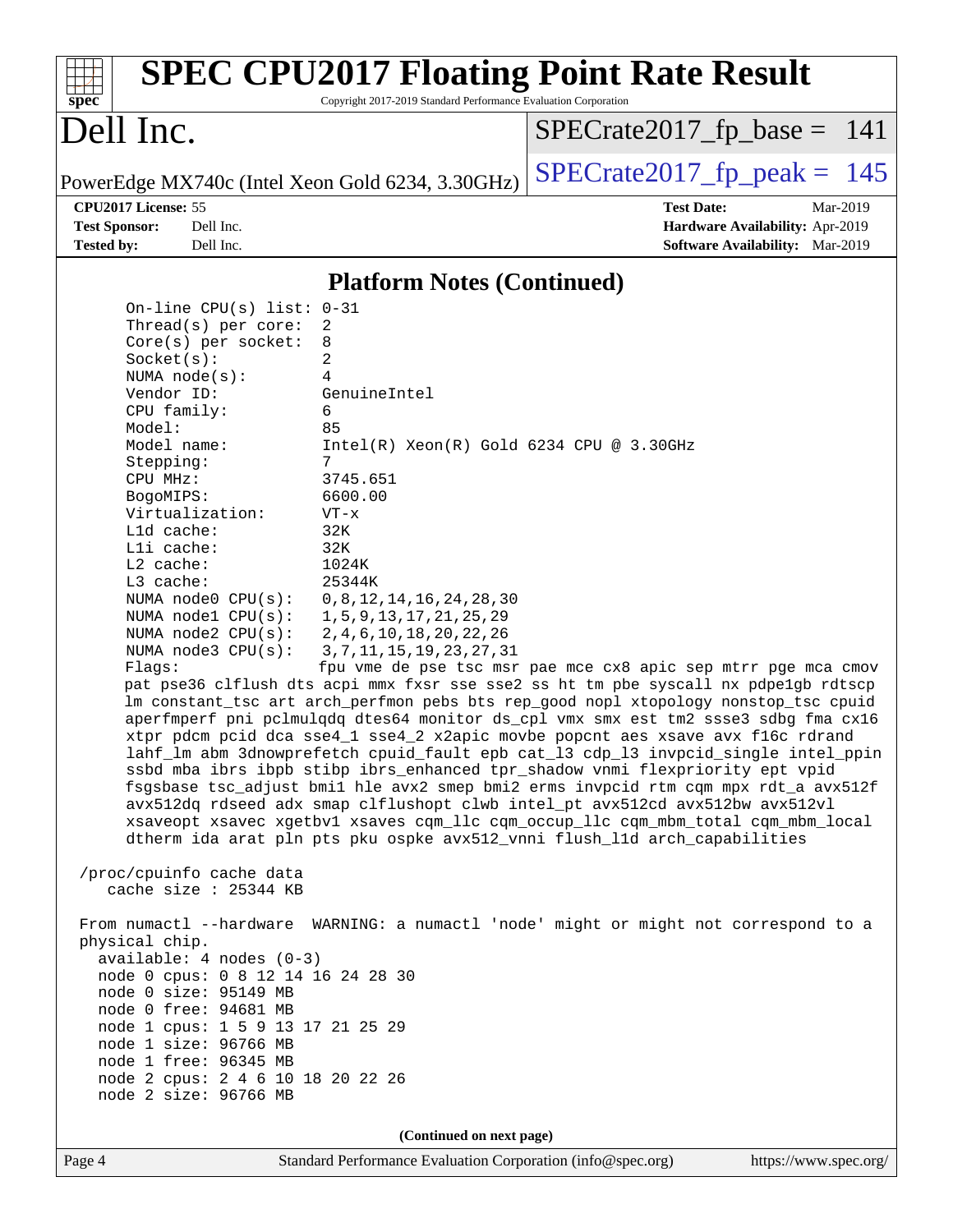| <b>SPEC CPU2017 Floating Point Rate Result</b><br>Copyright 2017-2019 Standard Performance Evaluation Corporation<br>$spec^*$                                                                                                                                                                                                                                                                                                                                                                                                                                                                                                                                                                                                                                                                                                                                                                                                                                                                                                                                                                                                                                                                                                                                                                                                  |                                                                                                            |
|--------------------------------------------------------------------------------------------------------------------------------------------------------------------------------------------------------------------------------------------------------------------------------------------------------------------------------------------------------------------------------------------------------------------------------------------------------------------------------------------------------------------------------------------------------------------------------------------------------------------------------------------------------------------------------------------------------------------------------------------------------------------------------------------------------------------------------------------------------------------------------------------------------------------------------------------------------------------------------------------------------------------------------------------------------------------------------------------------------------------------------------------------------------------------------------------------------------------------------------------------------------------------------------------------------------------------------|------------------------------------------------------------------------------------------------------------|
| Dell Inc.                                                                                                                                                                                                                                                                                                                                                                                                                                                                                                                                                                                                                                                                                                                                                                                                                                                                                                                                                                                                                                                                                                                                                                                                                                                                                                                      | $SPECrate2017_fp\_base = 141$                                                                              |
| PowerEdge MX740c (Intel Xeon Gold 6234, 3.30GHz)                                                                                                                                                                                                                                                                                                                                                                                                                                                                                                                                                                                                                                                                                                                                                                                                                                                                                                                                                                                                                                                                                                                                                                                                                                                                               | $SPECTate2017$ _fp_peak = 145                                                                              |
| CPU2017 License: 55<br><b>Test Sponsor:</b><br>Dell Inc.<br>Dell Inc.<br><b>Tested by:</b>                                                                                                                                                                                                                                                                                                                                                                                                                                                                                                                                                                                                                                                                                                                                                                                                                                                                                                                                                                                                                                                                                                                                                                                                                                     | <b>Test Date:</b><br>Mar-2019<br>Hardware Availability: Apr-2019<br><b>Software Availability:</b> Mar-2019 |
| <b>Platform Notes (Continued)</b>                                                                                                                                                                                                                                                                                                                                                                                                                                                                                                                                                                                                                                                                                                                                                                                                                                                                                                                                                                                                                                                                                                                                                                                                                                                                                              |                                                                                                            |
| node 2 free: 96376 MB<br>node 3 cpus: 3 7 11 15 19 23 27 31<br>node 3 size: 96744 MB<br>node 3 free: 96193 MB<br>node distances:<br>$\mathbf{1}$<br>2<br>node<br>$\overline{0}$<br>3<br>0:<br>10<br>21 11 21<br>1:<br>21<br>10 21 11<br>11<br>21 10 21<br>2:<br>3:<br>11<br>21<br>21<br>10<br>From /proc/meminfo<br>MemTotal:<br>394676836 kB<br>HugePages_Total:<br>0<br>Hugepagesize:<br>2048 kB<br>/usr/bin/lsb_release -d<br>Ubuntu 18.04.2 LTS<br>From /etc/*release* /etc/*version*<br>debian_version: buster/sid<br>os-release:<br>NAME="Ubuntu"<br>VERSION="18.04.2 LTS (Bionic Beaver)"<br>ID=ubuntu<br>ID LIKE=debian<br>PRETTY_NAME="Ubuntu 18.04.2 LTS"<br>VERSION ID="18.04"<br>HOME_URL="https://www.ubuntu.com/"<br>SUPPORT_URL="https://help.ubuntu.com/"<br>uname $-a$ :<br>Linux intel-sut 4.15.0-46-generic #49-Ubuntu SMP Wed Feb 6 09:33:07 UTC 2019 x86_64<br>x86_64 x86_64 GNU/Linux<br>Kernel self-reported vulnerability status:<br>CVE-2017-5754 (Meltdown):<br>Not affected<br>CVE-2017-5753 (Spectre variant 1): Mitigation: __user pointer sanitization<br>CVE-2017-5715 (Spectre variant 2): Mitigation: Enhanced IBRS, IBPB<br>run-level 3 May 21 17:43<br>SPEC is set to: /home/cpu2017<br>Type Size Used Avail Use% Mounted on<br>Filesystem<br>/dev/sda2<br>ext4 439G<br>20G 398G<br>$5\%$ / |                                                                                                            |
| (Continued on next page)<br>Page 5<br>Standard Performance Evaluation Corporation (info@spec.org)                                                                                                                                                                                                                                                                                                                                                                                                                                                                                                                                                                                                                                                                                                                                                                                                                                                                                                                                                                                                                                                                                                                                                                                                                              | https://www.spec.org/                                                                                      |
|                                                                                                                                                                                                                                                                                                                                                                                                                                                                                                                                                                                                                                                                                                                                                                                                                                                                                                                                                                                                                                                                                                                                                                                                                                                                                                                                |                                                                                                            |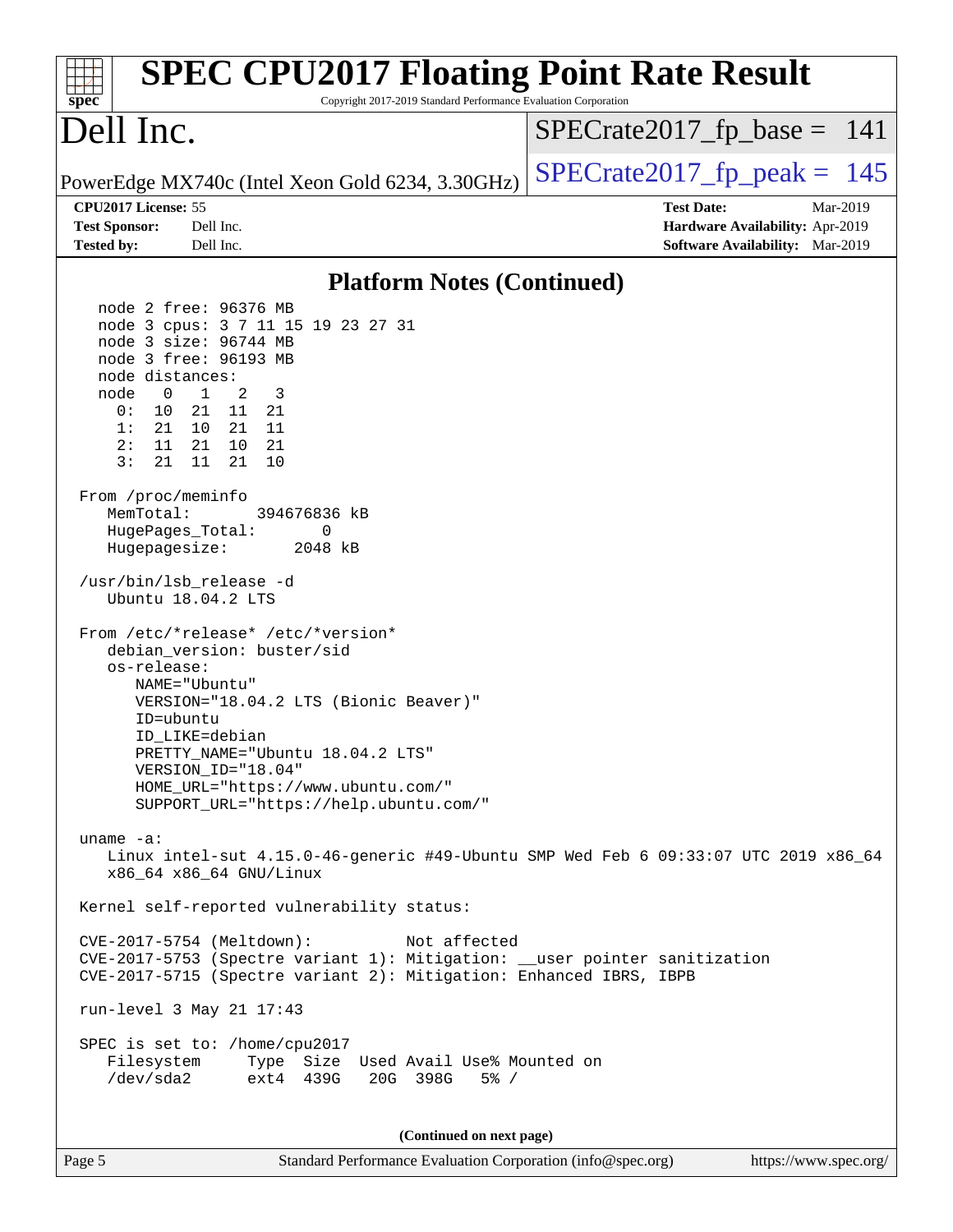| <b>SPEC CPU2017 Floating Point Rate Result</b><br>Copyright 2017-2019 Standard Performance Evaluation Corporation<br>spec <sup>®</sup>                                                                                                                                                                                                                                                                                                                                                                                                                                             |                                                                                                            |
|------------------------------------------------------------------------------------------------------------------------------------------------------------------------------------------------------------------------------------------------------------------------------------------------------------------------------------------------------------------------------------------------------------------------------------------------------------------------------------------------------------------------------------------------------------------------------------|------------------------------------------------------------------------------------------------------------|
| Dell Inc.                                                                                                                                                                                                                                                                                                                                                                                                                                                                                                                                                                          | $SPECrate2017_fp\_base = 141$                                                                              |
| PowerEdge MX740c (Intel Xeon Gold 6234, 3.30GHz)                                                                                                                                                                                                                                                                                                                                                                                                                                                                                                                                   | $SPECrate2017_fp\_peak = 145$                                                                              |
| CPU2017 License: 55<br>Dell Inc.<br><b>Test Sponsor:</b><br><b>Tested by:</b><br>Dell Inc.                                                                                                                                                                                                                                                                                                                                                                                                                                                                                         | <b>Test Date:</b><br>Mar-2019<br>Hardware Availability: Apr-2019<br><b>Software Availability:</b> Mar-2019 |
| <b>Platform Notes (Continued)</b>                                                                                                                                                                                                                                                                                                                                                                                                                                                                                                                                                  |                                                                                                            |
| Additional information from dmidecode follows. WARNING: Use caution when you interpret<br>this section. The 'dmidecode' program reads system data which is "intended to allow<br>hardware to be accurately determined", but the intent may not be met, as there are<br>frequent changes to hardware, firmware, and the "DMTF SMBIOS" standard.<br>BIOS Dell Inc. 2.2.9 05/08/2019<br>Memory:<br>11x 00AD00B300AD HMA84GR7CJR4N-WM 32 GB 2 rank 2933<br>1x 00AD063200AD HMA84GR7CJR4N-WM 32 GB 2 rank 2933<br>12x Not Specified Not Specified<br>(End of data from sysinfo program) |                                                                                                            |
|                                                                                                                                                                                                                                                                                                                                                                                                                                                                                                                                                                                    |                                                                                                            |
| <b>Compiler Version Notes</b><br>519.1bm_r(base) 538.imagick_r(base, peak) 544.nab_r(base, peak)<br>CC.                                                                                                                                                                                                                                                                                                                                                                                                                                                                            | =========================                                                                                  |
| $Intel(R)$ C Intel(R) 64 Compiler for applications running on Intel(R) 64,<br>Version 19.0.1.144 Build 20181018<br>Copyright (C) 1985-2018 Intel Corporation. All rights reserved.                                                                                                                                                                                                                                                                                                                                                                                                 |                                                                                                            |
| $519.1$ bm $r$ (peak)<br>CC.                                                                                                                                                                                                                                                                                                                                                                                                                                                                                                                                                       |                                                                                                            |
| Intel(R) C Intel(R) $64$ Compiler for applications running on Intel(R) $64$ ,<br>Version 19.0.1.144 Build 20181018<br>Copyright (C) 1985-2018 Intel Corporation. All rights reserved.                                                                                                                                                                                                                                                                                                                                                                                              |                                                                                                            |
| CXXC 508.namd_r(base) 510.parest_r(base, peak)                                                                                                                                                                                                                                                                                                                                                                                                                                                                                                                                     |                                                                                                            |
| Intel(R) C++ Intel(R) 64 Compiler for applications running on Intel(R) 64,<br>Version 19.0.1.144 Build 20181018<br>Copyright (C) 1985-2018 Intel Corporation. All rights reserved.                                                                                                                                                                                                                                                                                                                                                                                                 |                                                                                                            |
| CXXC 508.namd r (peak)                                                                                                                                                                                                                                                                                                                                                                                                                                                                                                                                                             |                                                                                                            |
| Intel(R) $C++$ Intel(R) 64 Compiler for applications running on Intel(R) 64,<br>Version 19.0.1.144 Build 20181018<br>Copyright (C) 1985-2018 Intel Corporation. All rights reserved.                                                                                                                                                                                                                                                                                                                                                                                               |                                                                                                            |
| (Continued on next page)                                                                                                                                                                                                                                                                                                                                                                                                                                                                                                                                                           |                                                                                                            |

Page 6 Standard Performance Evaluation Corporation [\(info@spec.org\)](mailto:info@spec.org) <https://www.spec.org/>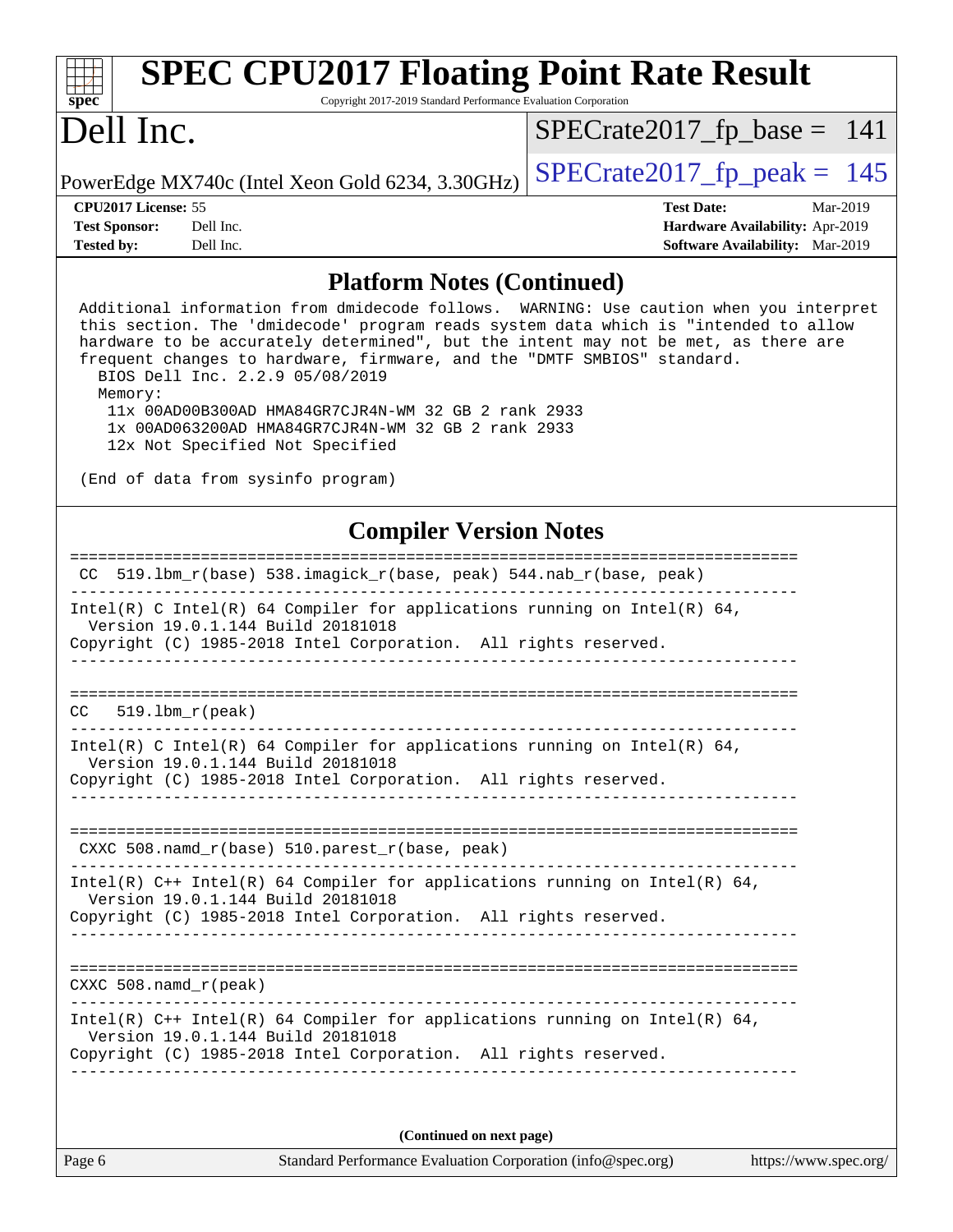| <b>SPEC CPU2017 Floating Point Rate Result</b><br>Copyright 2017-2019 Standard Performance Evaluation Corporation<br>spec <sup>®</sup>                                                                                                                                                                                                                                                                                                                                                         |                                                                                                            |
|------------------------------------------------------------------------------------------------------------------------------------------------------------------------------------------------------------------------------------------------------------------------------------------------------------------------------------------------------------------------------------------------------------------------------------------------------------------------------------------------|------------------------------------------------------------------------------------------------------------|
| Dell Inc.                                                                                                                                                                                                                                                                                                                                                                                                                                                                                      | $SPECrate2017_fp\_base = 141$                                                                              |
| PowerEdge MX740c (Intel Xeon Gold 6234, 3.30GHz)                                                                                                                                                                                                                                                                                                                                                                                                                                               | $SPECrate2017_fp\_peak = 145$                                                                              |
| CPU2017 License: 55<br>Dell Inc.<br><b>Test Sponsor:</b><br><b>Tested by:</b><br>Dell Inc.                                                                                                                                                                                                                                                                                                                                                                                                     | <b>Test Date:</b><br>Mar-2019<br>Hardware Availability: Apr-2019<br><b>Software Availability:</b> Mar-2019 |
| <b>Compiler Version Notes (Continued)</b>                                                                                                                                                                                                                                                                                                                                                                                                                                                      |                                                                                                            |
| 511.povray_r(base) 526.blender_r(base, peak)<br>CC                                                                                                                                                                                                                                                                                                                                                                                                                                             |                                                                                                            |
| Intel(R) $C++$ Intel(R) 64 Compiler for applications running on Intel(R) 64,<br>Version 19.0.1.144 Build 20181018<br>Copyright (C) 1985-2018 Intel Corporation. All rights reserved.<br>Intel(R) C Intel(R) 64 Compiler for applications running on Intel(R) 64,<br>Version 19.0.1.144 Build 20181018<br>Copyright (C) 1985-2018 Intel Corporation. All rights reserved.                                                                                                                       |                                                                                                            |
| $511. povray_r (peak)$<br>CC<br>Intel(R) $C++$ Intel(R) 64 Compiler for applications running on Intel(R) 64,<br>Version 19.0.1.144 Build 20181018<br>Copyright (C) 1985-2018 Intel Corporation. All rights reserved.<br>Intel(R) C Intel(R) 64 Compiler for applications running on Intel(R) 64,<br>Version 19.0.1.144 Build 20181018<br>Copyright (C) 1985-2018 Intel Corporation. All rights reserved.                                                                                       |                                                                                                            |
| 507.cactuBSSN_r(base, peak)<br>FC.<br>Intel(R) $C++$ Intel(R) 64 Compiler for applications running on Intel(R) 64,<br>Version 19.0.1.144 Build 20181018<br>Copyright (C) 1985-2018 Intel Corporation. All rights reserved.<br>Intel(R) C Intel(R) 64 Compiler for applications running on Intel(R) 64,<br>Version 19.0.1.144 Build 20181018<br>Copyright (C) 1985-2018 Intel Corporation. All rights reserved.<br>$Intel(R)$ Fortran Intel(R) 64 Compiler for applications running on Intel(R) |                                                                                                            |
| 64, Version 19.0.1.144 Build 20181018<br>Copyright (C) 1985-2018 Intel Corporation. All rights reserved.<br>FC 503.bwaves_r(base, peak) 549.fotonik3d_r(base, peak) 554.roms_r(base)<br>$Intel(R)$ Fortran Intel(R) 64 Compiler for applications running on Intel(R)<br>64, Version 19.0.1.144 Build 20181018<br>Copyright (C) 1985-2018 Intel Corporation. All rights reserved.<br>$FC$ 554.roms $r$ (peak)                                                                                   |                                                                                                            |
| (Continued on next page)                                                                                                                                                                                                                                                                                                                                                                                                                                                                       |                                                                                                            |
| Page 7<br>Standard Performance Evaluation Corporation (info@spec.org)                                                                                                                                                                                                                                                                                                                                                                                                                          | https://www.spec.org/                                                                                      |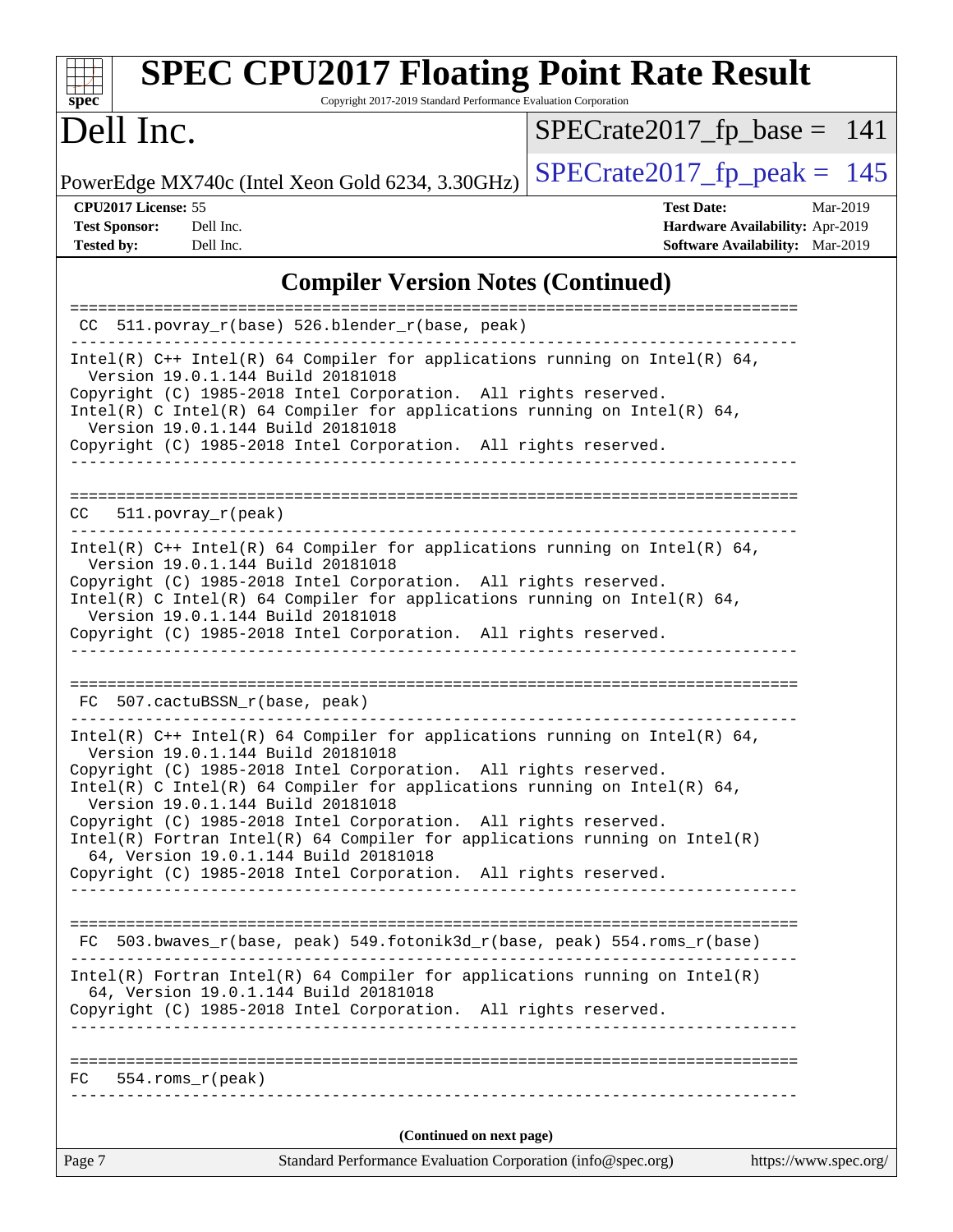| <b>SPEC CPU2017 Floating Point Rate Result</b><br>Copyright 2017-2019 Standard Performance Evaluation Corporation<br>$spec^*$                                                                                                                                                                                                                                                                                                                                                                                                                                                                                                        |                                                                                                            |
|--------------------------------------------------------------------------------------------------------------------------------------------------------------------------------------------------------------------------------------------------------------------------------------------------------------------------------------------------------------------------------------------------------------------------------------------------------------------------------------------------------------------------------------------------------------------------------------------------------------------------------------|------------------------------------------------------------------------------------------------------------|
| Dell Inc.                                                                                                                                                                                                                                                                                                                                                                                                                                                                                                                                                                                                                            | $SPECrate2017_fp\_base = 141$                                                                              |
| PowerEdge MX740c (Intel Xeon Gold 6234, 3.30GHz)                                                                                                                                                                                                                                                                                                                                                                                                                                                                                                                                                                                     | $SPECrate2017_fp\_peak = 145$                                                                              |
| CPU2017 License: 55<br><b>Test Sponsor:</b><br>Dell Inc.<br><b>Tested by:</b><br>Dell Inc.                                                                                                                                                                                                                                                                                                                                                                                                                                                                                                                                           | <b>Test Date:</b><br>Mar-2019<br>Hardware Availability: Apr-2019<br><b>Software Availability:</b> Mar-2019 |
| <b>Compiler Version Notes (Continued)</b>                                                                                                                                                                                                                                                                                                                                                                                                                                                                                                                                                                                            |                                                                                                            |
| $Intel(R)$ Fortran Intel(R) 64 Compiler for applications running on Intel(R)<br>64, Version 19.0.1.144 Build 20181018<br>Copyright (C) 1985-2018 Intel Corporation. All rights reserved.<br>$CC$ 521.wrf_r(base) 527.cam4_r(base)<br>$Intel(R)$ Fortran Intel(R) 64 Compiler for applications running on Intel(R)<br>64, Version 19.0.1.144 Build 20181018<br>Copyright (C) 1985-2018 Intel Corporation. All rights reserved.<br>Intel(R) C Intel(R) 64 Compiler for applications running on Intel(R) 64,<br>Version 19.0.1.144 Build 20181018<br>Copyright (C) 1985-2018 Intel Corporation. All rights reserved.<br>_______________ |                                                                                                            |
| $CC = 521.wrf_r(peak) 527.cam4_r(peak)$                                                                                                                                                                                                                                                                                                                                                                                                                                                                                                                                                                                              |                                                                                                            |
| Intel(R) Fortran Intel(R) 64 Compiler for applications running on $Intel(R)$<br>64, Version 19.0.1.144 Build 20181018<br>Copyright (C) 1985-2018 Intel Corporation. All rights reserved.<br>Intel(R) C Intel(R) 64 Compiler for applications running on Intel(R) 64,<br>Version 19.0.1.144 Build 20181018<br>Copyright (C) 1985-2018 Intel Corporation. All rights reserved.                                                                                                                                                                                                                                                         |                                                                                                            |

# **[Base Compiler Invocation](http://www.spec.org/auto/cpu2017/Docs/result-fields.html#BaseCompilerInvocation)**

| C benchmarks:<br>icc -m64 -std=c11                                              |
|---------------------------------------------------------------------------------|
| $C_{++}$ benchmarks:<br>icpc -m64                                               |
| Fortran benchmarks:<br>ifort -m64                                               |
| Benchmarks using both Fortran and C:<br>ifort -m64 icc -m64 -std=c11            |
| Benchmarks using both $C$ and $C_{++}$ :<br>icpc -m64 icc -m64 -std=c11         |
| Benchmarks using Fortran, C, and C++:<br>icpc -m64 icc -m64 -std=c11 ifort -m64 |
|                                                                                 |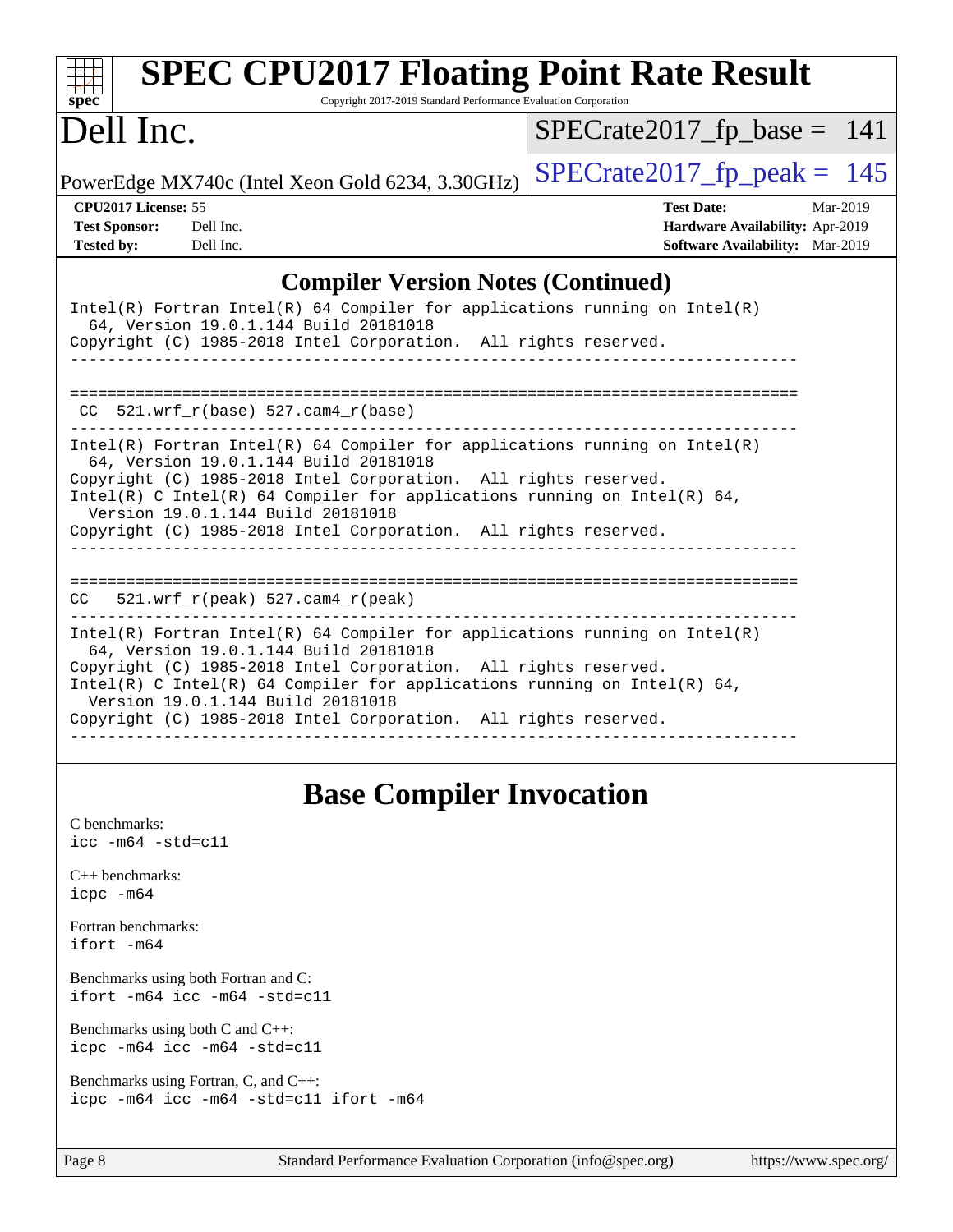| spec <sup>®</sup>                                                                                                                                                                                                                                                                           | <b>SPEC CPU2017 Floating Point Rate Result</b><br>Copyright 2017-2019 Standard Performance Evaluation Corporation                                                                                                                                                                                                                                                                                                                                                                    |                                                                                                            |
|---------------------------------------------------------------------------------------------------------------------------------------------------------------------------------------------------------------------------------------------------------------------------------------------|--------------------------------------------------------------------------------------------------------------------------------------------------------------------------------------------------------------------------------------------------------------------------------------------------------------------------------------------------------------------------------------------------------------------------------------------------------------------------------------|------------------------------------------------------------------------------------------------------------|
| Dell Inc.                                                                                                                                                                                                                                                                                   |                                                                                                                                                                                                                                                                                                                                                                                                                                                                                      | $SPECrate2017_fp\_base = 141$                                                                              |
|                                                                                                                                                                                                                                                                                             | PowerEdge MX740c (Intel Xeon Gold 6234, 3.30GHz)                                                                                                                                                                                                                                                                                                                                                                                                                                     | $SPECrate2017_fp\_peak = 145$                                                                              |
| CPU2017 License: 55<br><b>Test Sponsor:</b><br><b>Tested by:</b>                                                                                                                                                                                                                            | Dell Inc.<br>Dell Inc.                                                                                                                                                                                                                                                                                                                                                                                                                                                               | <b>Test Date:</b><br>Mar-2019<br>Hardware Availability: Apr-2019<br><b>Software Availability:</b> Mar-2019 |
|                                                                                                                                                                                                                                                                                             | <b>Base Portability Flags</b>                                                                                                                                                                                                                                                                                                                                                                                                                                                        |                                                                                                            |
| 503.bwaves_r: -DSPEC LP64<br>507.cactuBSSN_r: -DSPEC_LP64<br>508.namd_r: -DSPEC_LP64<br>510.parest_r: -DSPEC LP64<br>511.povray_r: -DSPEC_LP64<br>519.1bm_r: -DSPEC_LP64<br>538.imagick_r: -DSPEC_LP64<br>544.nab_r: -DSPEC LP64<br>549.fotonik3d_r: -DSPEC_LP64<br>554.roms_r: -DSPEC_LP64 | 521.wrf_r: -DSPEC_LP64 -DSPEC_CASE_FLAG -convert big_endian<br>526.blender_r: -DSPEC_LP64 -DSPEC_LINUX -funsigned-char<br>527.cam4_r: -DSPEC_LP64 -DSPEC_CASE_FLAG                                                                                                                                                                                                                                                                                                                   |                                                                                                            |
| C benchmarks:<br>$C_{++}$ benchmarks:<br>Fortran benchmarks:<br>-align array32byte                                                                                                                                                                                                          | <b>Base Optimization Flags</b><br>-xCORE-AVX2 -ipo -03 -no-prec-div -qopt-prefetch -ffinite-math-only<br>-gopt-mem-layout-trans=4<br>-xCORE-AVX2 -ipo -03 -no-prec-div -qopt-prefetch -ffinite-math-only<br>-qopt-mem-layout-trans=4<br>-xCORE-AVX2 -ipo -03 -no-prec-div -qopt-prefetch -ffinite-math-only<br>-gopt-mem-layout-trans=4 -auto -nostandard-realloc-lhs<br>Benchmarks using both Fortran and C:<br>-xCORE-AVX2 -ipo -03 -no-prec-div -qopt-prefetch -ffinite-math-only |                                                                                                            |
| -align array32byte<br>-align array32byte                                                                                                                                                                                                                                                    | -qopt-mem-layout-trans=4 -auto -nostandard-realloc-lhs<br>Benchmarks using both C and C++:<br>-xCORE-AVX2 -ipo -03 -no-prec-div -qopt-prefetch -ffinite-math-only<br>-qopt-mem-layout-trans=4<br>Benchmarks using Fortran, C, and C++:<br>-xCORE-AVX2 -ipo -03 -no-prec-div -qopt-prefetch -ffinite-math-only<br>-qopt-mem-layout-trans=4 -auto -nostandard-realloc-lhs                                                                                                              |                                                                                                            |
| $P_{900}$ Q                                                                                                                                                                                                                                                                                 | Standard Performance Evaluation Corporation (info@spec.org)                                                                                                                                                                                                                                                                                                                                                                                                                          | https://www.cnec.org/                                                                                      |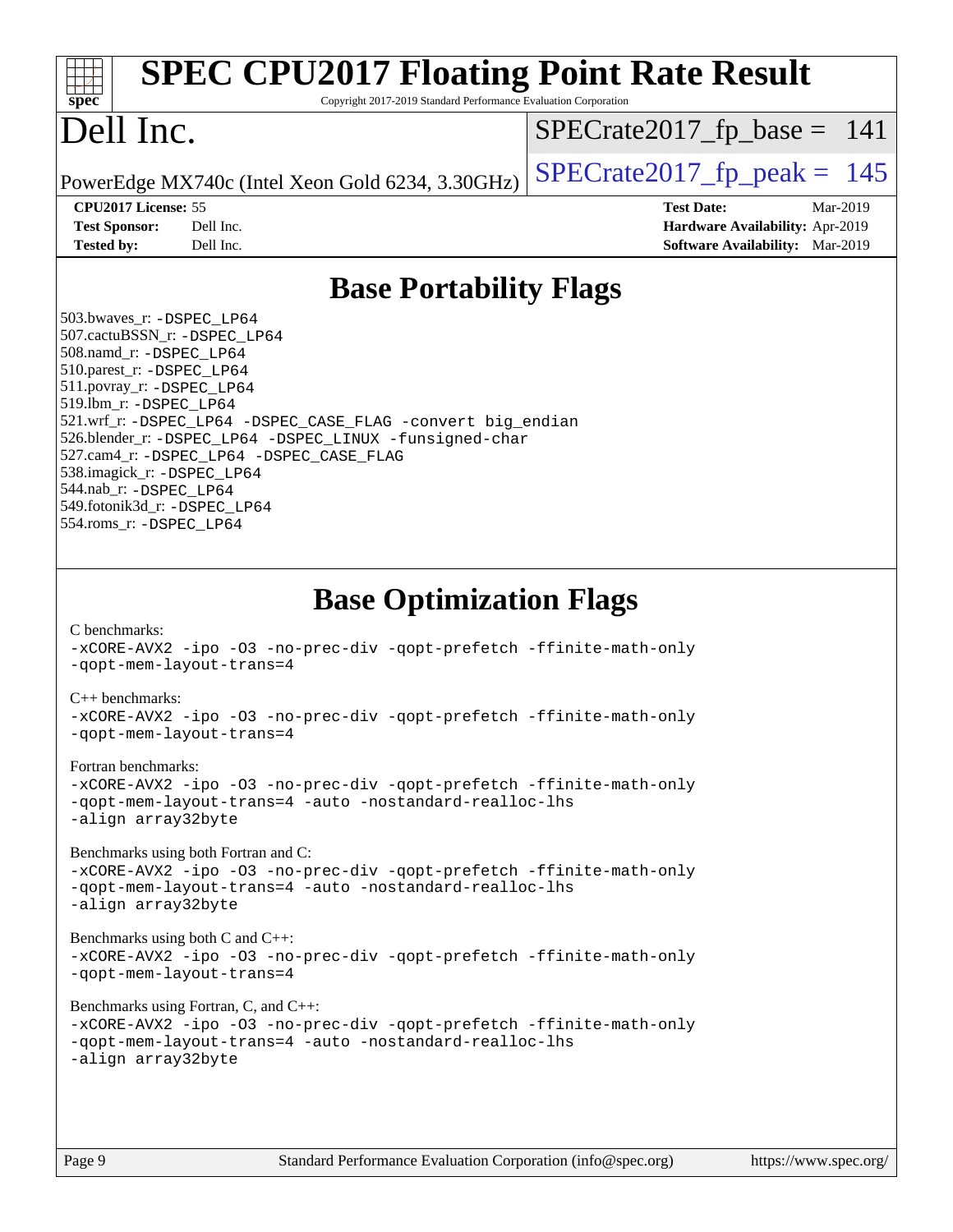| <b>SPEC CPU2017 Floating Point Rate Result</b><br>spec <sup>®</sup><br>Copyright 2017-2019 Standard Performance Evaluation Corporation             |                                                                                                            |
|----------------------------------------------------------------------------------------------------------------------------------------------------|------------------------------------------------------------------------------------------------------------|
| Dell Inc.                                                                                                                                          | $SPECrate2017_fp\_base = 141$                                                                              |
| PowerEdge MX740c (Intel Xeon Gold 6234, 3.30GHz)                                                                                                   | $SPECrate2017_fp\_peak = 145$                                                                              |
| CPU <sub>2017</sub> License: 55<br><b>Test Sponsor:</b><br>Dell Inc.<br><b>Tested by:</b><br>Dell Inc.                                             | <b>Test Date:</b><br>Mar-2019<br>Hardware Availability: Apr-2019<br><b>Software Availability:</b> Mar-2019 |
| <b>Peak Compiler Invocation</b>                                                                                                                    |                                                                                                            |
| C benchmarks:<br>$\text{icc -m64 -std=c11}$                                                                                                        |                                                                                                            |
| $C_{++}$ benchmarks:<br>icpc -m64                                                                                                                  |                                                                                                            |
| Fortran benchmarks:<br>$ifort -m64$                                                                                                                |                                                                                                            |
| Benchmarks using both Fortran and C:<br>ifort $-m64$ icc $-m64$ $-std= c11$                                                                        |                                                                                                            |
| Benchmarks using both C and C++:<br>icpc -m64 icc -m64 -std=c11                                                                                    |                                                                                                            |
| Benchmarks using Fortran, C, and C++:<br>icpc -m64 icc -m64 -std=c11 ifort -m64                                                                    |                                                                                                            |
| <b>Peak Portability Flags</b><br>Same as Base Portability Flags                                                                                    |                                                                                                            |
| <b>Peak Optimization Flags</b>                                                                                                                     |                                                                                                            |
| C benchmarks:                                                                                                                                      |                                                                                                            |
| 519.1bm_r: -prof-gen(pass 1) -prof-use(pass 2) -ipo -xCORE-AVX2 -03<br>-no-prec-div -qopt-prefetch -ffinite-math-only<br>-gopt-mem-layout-trans=4  |                                                                                                            |
| 538.imagick_r: -xCORE-AVX2 -ipo -03 -no-prec-div -qopt-prefetch<br>-ffinite-math-only -qopt-mem-layout-trans=4                                     |                                                                                                            |
| 544.nab_r: Same as 538.imagick_r                                                                                                                   |                                                                                                            |
| $C++$ benchmarks:                                                                                                                                  |                                                                                                            |
| 508.namd_r: -prof-gen(pass 1) -prof-use(pass 2) -ipo -xCORE-AVX2 -03<br>-no-prec-div -qopt-prefetch -ffinite-math-only<br>-qopt-mem-layout-trans=4 |                                                                                                            |

**(Continued on next page)**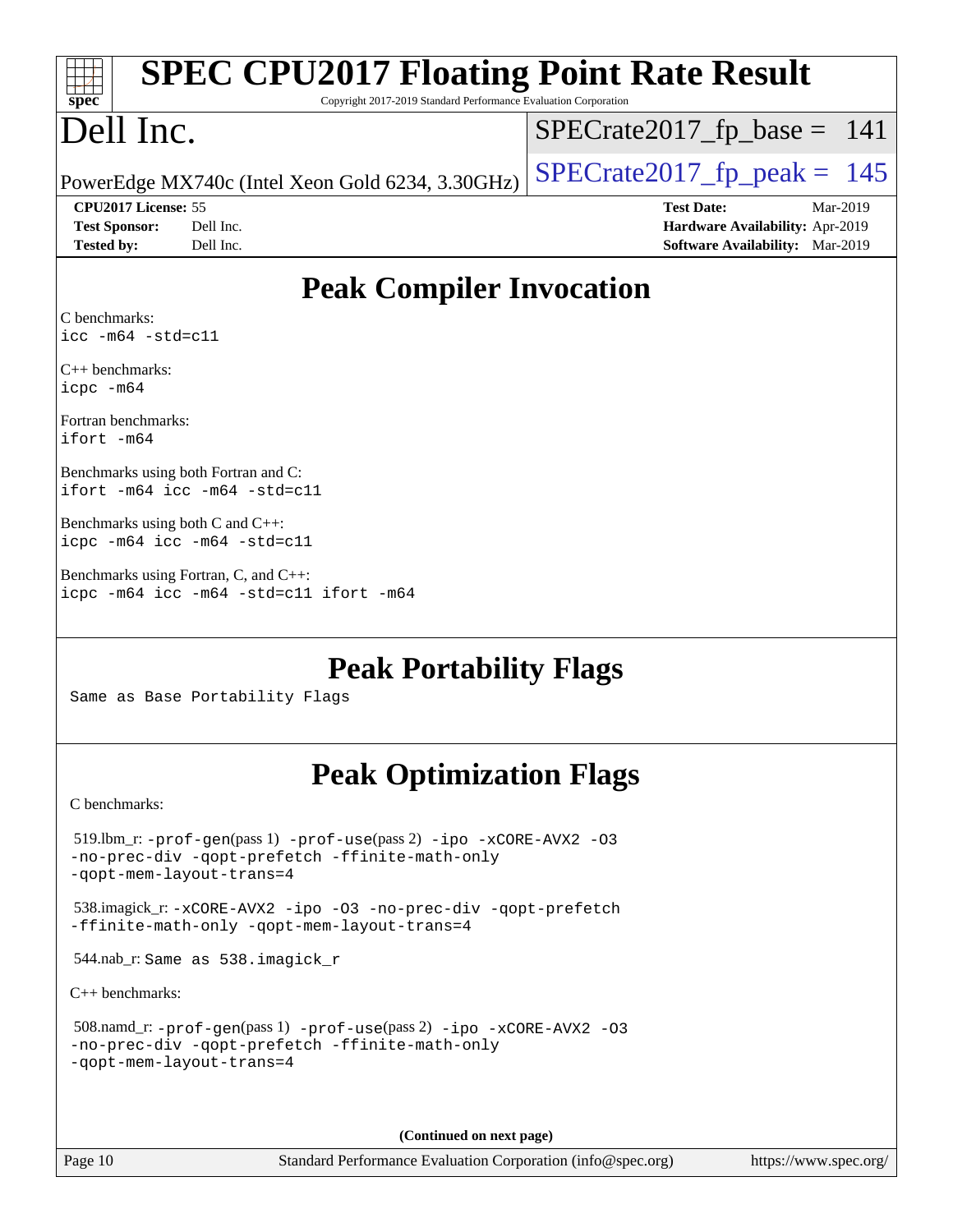

# **[SPEC CPU2017 Floating Point Rate Result](http://www.spec.org/auto/cpu2017/Docs/result-fields.html#SPECCPU2017FloatingPointRateResult)**

Copyright 2017-2019 Standard Performance Evaluation Corporation

# Dell Inc.

 $SPECTate2017_fp\_base = 141$ 

PowerEdge MX740c (Intel Xeon Gold 6234, 3.30GHz)  $\left|$  [SPECrate2017\\_fp\\_peak =](http://www.spec.org/auto/cpu2017/Docs/result-fields.html#SPECrate2017fppeak) 145

**[CPU2017 License:](http://www.spec.org/auto/cpu2017/Docs/result-fields.html#CPU2017License)** 55 **[Test Date:](http://www.spec.org/auto/cpu2017/Docs/result-fields.html#TestDate)** Mar-2019 **[Test Sponsor:](http://www.spec.org/auto/cpu2017/Docs/result-fields.html#TestSponsor)** Dell Inc. **[Hardware Availability:](http://www.spec.org/auto/cpu2017/Docs/result-fields.html#HardwareAvailability)** Apr-2019 **[Tested by:](http://www.spec.org/auto/cpu2017/Docs/result-fields.html#Testedby)** Dell Inc. **[Software Availability:](http://www.spec.org/auto/cpu2017/Docs/result-fields.html#SoftwareAvailability)** Mar-2019

## **[Peak Optimization Flags \(Continued\)](http://www.spec.org/auto/cpu2017/Docs/result-fields.html#PeakOptimizationFlags)**

 510.parest\_r: [-xCORE-AVX2](http://www.spec.org/cpu2017/results/res2019q3/cpu2017-20190624-15391.flags.html#user_peakCXXOPTIMIZE510_parest_r_f-xCORE-AVX2) [-ipo](http://www.spec.org/cpu2017/results/res2019q3/cpu2017-20190624-15391.flags.html#user_peakCXXOPTIMIZE510_parest_r_f-ipo) [-O3](http://www.spec.org/cpu2017/results/res2019q3/cpu2017-20190624-15391.flags.html#user_peakCXXOPTIMIZE510_parest_r_f-O3) [-no-prec-div](http://www.spec.org/cpu2017/results/res2019q3/cpu2017-20190624-15391.flags.html#user_peakCXXOPTIMIZE510_parest_r_f-no-prec-div) [-qopt-prefetch](http://www.spec.org/cpu2017/results/res2019q3/cpu2017-20190624-15391.flags.html#user_peakCXXOPTIMIZE510_parest_r_f-qopt-prefetch) [-ffinite-math-only](http://www.spec.org/cpu2017/results/res2019q3/cpu2017-20190624-15391.flags.html#user_peakCXXOPTIMIZE510_parest_r_f_finite_math_only_cb91587bd2077682c4b38af759c288ed7c732db004271a9512da14a4f8007909a5f1427ecbf1a0fb78ff2a814402c6114ac565ca162485bbcae155b5e4258871) [-qopt-mem-layout-trans=4](http://www.spec.org/cpu2017/results/res2019q3/cpu2017-20190624-15391.flags.html#user_peakCXXOPTIMIZE510_parest_r_f-qopt-mem-layout-trans_fa39e755916c150a61361b7846f310bcdf6f04e385ef281cadf3647acec3f0ae266d1a1d22d972a7087a248fd4e6ca390a3634700869573d231a252c784941a8) [Fortran benchmarks](http://www.spec.org/auto/cpu2017/Docs/result-fields.html#Fortranbenchmarks): 503.bwaves\_r: [-xCORE-AVX2](http://www.spec.org/cpu2017/results/res2019q3/cpu2017-20190624-15391.flags.html#user_peakFOPTIMIZE503_bwaves_r_f-xCORE-AVX2) [-ipo](http://www.spec.org/cpu2017/results/res2019q3/cpu2017-20190624-15391.flags.html#user_peakFOPTIMIZE503_bwaves_r_f-ipo) [-O3](http://www.spec.org/cpu2017/results/res2019q3/cpu2017-20190624-15391.flags.html#user_peakFOPTIMIZE503_bwaves_r_f-O3) [-no-prec-div](http://www.spec.org/cpu2017/results/res2019q3/cpu2017-20190624-15391.flags.html#user_peakFOPTIMIZE503_bwaves_r_f-no-prec-div) [-qopt-prefetch](http://www.spec.org/cpu2017/results/res2019q3/cpu2017-20190624-15391.flags.html#user_peakFOPTIMIZE503_bwaves_r_f-qopt-prefetch) [-ffinite-math-only](http://www.spec.org/cpu2017/results/res2019q3/cpu2017-20190624-15391.flags.html#user_peakFOPTIMIZE503_bwaves_r_f_finite_math_only_cb91587bd2077682c4b38af759c288ed7c732db004271a9512da14a4f8007909a5f1427ecbf1a0fb78ff2a814402c6114ac565ca162485bbcae155b5e4258871) [-qopt-mem-layout-trans=4](http://www.spec.org/cpu2017/results/res2019q3/cpu2017-20190624-15391.flags.html#user_peakFOPTIMIZE503_bwaves_r_f-qopt-mem-layout-trans_fa39e755916c150a61361b7846f310bcdf6f04e385ef281cadf3647acec3f0ae266d1a1d22d972a7087a248fd4e6ca390a3634700869573d231a252c784941a8) [-auto](http://www.spec.org/cpu2017/results/res2019q3/cpu2017-20190624-15391.flags.html#user_peakFOPTIMIZE503_bwaves_r_f-auto) [-nostandard-realloc-lhs](http://www.spec.org/cpu2017/results/res2019q3/cpu2017-20190624-15391.flags.html#user_peakEXTRA_FOPTIMIZE503_bwaves_r_f_2003_std_realloc_82b4557e90729c0f113870c07e44d33d6f5a304b4f63d4c15d2d0f1fab99f5daaed73bdb9275d9ae411527f28b936061aa8b9c8f2d63842963b95c9dd6426b8a) [-align array32byte](http://www.spec.org/cpu2017/results/res2019q3/cpu2017-20190624-15391.flags.html#user_peakEXTRA_FOPTIMIZE503_bwaves_r_align_array32byte_b982fe038af199962ba9a80c053b8342c548c85b40b8e86eb3cc33dee0d7986a4af373ac2d51c3f7cf710a18d62fdce2948f201cd044323541f22fc0fffc51b6) 549.fotonik3d\_r: Same as 503.bwaves\_r 554.roms\_r: [-prof-gen](http://www.spec.org/cpu2017/results/res2019q3/cpu2017-20190624-15391.flags.html#user_peakPASS1_FFLAGSPASS1_LDFLAGS554_roms_r_prof_gen_5aa4926d6013ddb2a31985c654b3eb18169fc0c6952a63635c234f711e6e63dd76e94ad52365559451ec499a2cdb89e4dc58ba4c67ef54ca681ffbe1461d6b36)(pass 1) [-prof-use](http://www.spec.org/cpu2017/results/res2019q3/cpu2017-20190624-15391.flags.html#user_peakPASS2_FFLAGSPASS2_LDFLAGS554_roms_r_prof_use_1a21ceae95f36a2b53c25747139a6c16ca95bd9def2a207b4f0849963b97e94f5260e30a0c64f4bb623698870e679ca08317ef8150905d41bd88c6f78df73f19)(pass 2) [-ipo](http://www.spec.org/cpu2017/results/res2019q3/cpu2017-20190624-15391.flags.html#user_peakPASS1_FOPTIMIZEPASS2_FOPTIMIZE554_roms_r_f-ipo) [-xCORE-AVX2](http://www.spec.org/cpu2017/results/res2019q3/cpu2017-20190624-15391.flags.html#user_peakPASS2_FOPTIMIZE554_roms_r_f-xCORE-AVX2) [-O3](http://www.spec.org/cpu2017/results/res2019q3/cpu2017-20190624-15391.flags.html#user_peakPASS1_FOPTIMIZEPASS2_FOPTIMIZE554_roms_r_f-O3) [-no-prec-div](http://www.spec.org/cpu2017/results/res2019q3/cpu2017-20190624-15391.flags.html#user_peakPASS1_FOPTIMIZEPASS2_FOPTIMIZE554_roms_r_f-no-prec-div) [-qopt-prefetch](http://www.spec.org/cpu2017/results/res2019q3/cpu2017-20190624-15391.flags.html#user_peakPASS1_FOPTIMIZEPASS2_FOPTIMIZE554_roms_r_f-qopt-prefetch) [-ffinite-math-only](http://www.spec.org/cpu2017/results/res2019q3/cpu2017-20190624-15391.flags.html#user_peakPASS1_FOPTIMIZEPASS2_FOPTIMIZE554_roms_r_f_finite_math_only_cb91587bd2077682c4b38af759c288ed7c732db004271a9512da14a4f8007909a5f1427ecbf1a0fb78ff2a814402c6114ac565ca162485bbcae155b5e4258871) [-qopt-mem-layout-trans=4](http://www.spec.org/cpu2017/results/res2019q3/cpu2017-20190624-15391.flags.html#user_peakPASS1_FOPTIMIZEPASS2_FOPTIMIZE554_roms_r_f-qopt-mem-layout-trans_fa39e755916c150a61361b7846f310bcdf6f04e385ef281cadf3647acec3f0ae266d1a1d22d972a7087a248fd4e6ca390a3634700869573d231a252c784941a8) [-auto](http://www.spec.org/cpu2017/results/res2019q3/cpu2017-20190624-15391.flags.html#user_peakPASS2_FOPTIMIZE554_roms_r_f-auto) [-nostandard-realloc-lhs](http://www.spec.org/cpu2017/results/res2019q3/cpu2017-20190624-15391.flags.html#user_peakEXTRA_FOPTIMIZE554_roms_r_f_2003_std_realloc_82b4557e90729c0f113870c07e44d33d6f5a304b4f63d4c15d2d0f1fab99f5daaed73bdb9275d9ae411527f28b936061aa8b9c8f2d63842963b95c9dd6426b8a) [-align array32byte](http://www.spec.org/cpu2017/results/res2019q3/cpu2017-20190624-15391.flags.html#user_peakEXTRA_FOPTIMIZE554_roms_r_align_array32byte_b982fe038af199962ba9a80c053b8342c548c85b40b8e86eb3cc33dee0d7986a4af373ac2d51c3f7cf710a18d62fdce2948f201cd044323541f22fc0fffc51b6) [Benchmarks using both Fortran and C](http://www.spec.org/auto/cpu2017/Docs/result-fields.html#BenchmarksusingbothFortranandC): [-prof-gen](http://www.spec.org/cpu2017/results/res2019q3/cpu2017-20190624-15391.flags.html#user_CC_FCpeak_prof_gen_5aa4926d6013ddb2a31985c654b3eb18169fc0c6952a63635c234f711e6e63dd76e94ad52365559451ec499a2cdb89e4dc58ba4c67ef54ca681ffbe1461d6b36)(pass 1) [-prof-use](http://www.spec.org/cpu2017/results/res2019q3/cpu2017-20190624-15391.flags.html#user_CC_FCpeak_prof_use_1a21ceae95f36a2b53c25747139a6c16ca95bd9def2a207b4f0849963b97e94f5260e30a0c64f4bb623698870e679ca08317ef8150905d41bd88c6f78df73f19)(pass 2) [-ipo](http://www.spec.org/cpu2017/results/res2019q3/cpu2017-20190624-15391.flags.html#user_CC_FCpeak_f-ipo) [-xCORE-AVX2](http://www.spec.org/cpu2017/results/res2019q3/cpu2017-20190624-15391.flags.html#user_CC_FCpeak_f-xCORE-AVX2) [-O3](http://www.spec.org/cpu2017/results/res2019q3/cpu2017-20190624-15391.flags.html#user_CC_FCpeak_f-O3) [-no-prec-div](http://www.spec.org/cpu2017/results/res2019q3/cpu2017-20190624-15391.flags.html#user_CC_FCpeak_f-no-prec-div) [-qopt-prefetch](http://www.spec.org/cpu2017/results/res2019q3/cpu2017-20190624-15391.flags.html#user_CC_FCpeak_f-qopt-prefetch) [-ffinite-math-only](http://www.spec.org/cpu2017/results/res2019q3/cpu2017-20190624-15391.flags.html#user_CC_FCpeak_f_finite_math_only_cb91587bd2077682c4b38af759c288ed7c732db004271a9512da14a4f8007909a5f1427ecbf1a0fb78ff2a814402c6114ac565ca162485bbcae155b5e4258871) [-qopt-mem-layout-trans=4](http://www.spec.org/cpu2017/results/res2019q3/cpu2017-20190624-15391.flags.html#user_CC_FCpeak_f-qopt-mem-layout-trans_fa39e755916c150a61361b7846f310bcdf6f04e385ef281cadf3647acec3f0ae266d1a1d22d972a7087a248fd4e6ca390a3634700869573d231a252c784941a8) [-auto](http://www.spec.org/cpu2017/results/res2019q3/cpu2017-20190624-15391.flags.html#user_CC_FCpeak_f-auto) [-nostandard-realloc-lhs](http://www.spec.org/cpu2017/results/res2019q3/cpu2017-20190624-15391.flags.html#user_CC_FCpeak_f_2003_std_realloc_82b4557e90729c0f113870c07e44d33d6f5a304b4f63d4c15d2d0f1fab99f5daaed73bdb9275d9ae411527f28b936061aa8b9c8f2d63842963b95c9dd6426b8a) [-align array32byte](http://www.spec.org/cpu2017/results/res2019q3/cpu2017-20190624-15391.flags.html#user_CC_FCpeak_align_array32byte_b982fe038af199962ba9a80c053b8342c548c85b40b8e86eb3cc33dee0d7986a4af373ac2d51c3f7cf710a18d62fdce2948f201cd044323541f22fc0fffc51b6) [Benchmarks using both C and C++](http://www.spec.org/auto/cpu2017/Docs/result-fields.html#BenchmarksusingbothCandCXX): 511.povray\_r: [-prof-gen](http://www.spec.org/cpu2017/results/res2019q3/cpu2017-20190624-15391.flags.html#user_peakPASS1_CFLAGSPASS1_CXXFLAGSPASS1_LDFLAGS511_povray_r_prof_gen_5aa4926d6013ddb2a31985c654b3eb18169fc0c6952a63635c234f711e6e63dd76e94ad52365559451ec499a2cdb89e4dc58ba4c67ef54ca681ffbe1461d6b36)(pass 1) [-prof-use](http://www.spec.org/cpu2017/results/res2019q3/cpu2017-20190624-15391.flags.html#user_peakPASS2_CFLAGSPASS2_CXXFLAGSPASS2_LDFLAGS511_povray_r_prof_use_1a21ceae95f36a2b53c25747139a6c16ca95bd9def2a207b4f0849963b97e94f5260e30a0c64f4bb623698870e679ca08317ef8150905d41bd88c6f78df73f19)(pass 2) [-ipo](http://www.spec.org/cpu2017/results/res2019q3/cpu2017-20190624-15391.flags.html#user_peakPASS1_COPTIMIZEPASS1_CXXOPTIMIZEPASS2_COPTIMIZEPASS2_CXXOPTIMIZE511_povray_r_f-ipo) [-xCORE-AVX2](http://www.spec.org/cpu2017/results/res2019q3/cpu2017-20190624-15391.flags.html#user_peakPASS2_COPTIMIZEPASS2_CXXOPTIMIZE511_povray_r_f-xCORE-AVX2) [-O3](http://www.spec.org/cpu2017/results/res2019q3/cpu2017-20190624-15391.flags.html#user_peakPASS1_COPTIMIZEPASS1_CXXOPTIMIZEPASS2_COPTIMIZEPASS2_CXXOPTIMIZE511_povray_r_f-O3) [-no-prec-div](http://www.spec.org/cpu2017/results/res2019q3/cpu2017-20190624-15391.flags.html#user_peakPASS1_COPTIMIZEPASS1_CXXOPTIMIZEPASS2_COPTIMIZEPASS2_CXXOPTIMIZE511_povray_r_f-no-prec-div) [-qopt-prefetch](http://www.spec.org/cpu2017/results/res2019q3/cpu2017-20190624-15391.flags.html#user_peakPASS1_COPTIMIZEPASS1_CXXOPTIMIZEPASS2_COPTIMIZEPASS2_CXXOPTIMIZE511_povray_r_f-qopt-prefetch) [-ffinite-math-only](http://www.spec.org/cpu2017/results/res2019q3/cpu2017-20190624-15391.flags.html#user_peakPASS1_COPTIMIZEPASS1_CXXOPTIMIZEPASS2_COPTIMIZEPASS2_CXXOPTIMIZE511_povray_r_f_finite_math_only_cb91587bd2077682c4b38af759c288ed7c732db004271a9512da14a4f8007909a5f1427ecbf1a0fb78ff2a814402c6114ac565ca162485bbcae155b5e4258871) [-qopt-mem-layout-trans=4](http://www.spec.org/cpu2017/results/res2019q3/cpu2017-20190624-15391.flags.html#user_peakPASS1_COPTIMIZEPASS1_CXXOPTIMIZEPASS2_COPTIMIZEPASS2_CXXOPTIMIZE511_povray_r_f-qopt-mem-layout-trans_fa39e755916c150a61361b7846f310bcdf6f04e385ef281cadf3647acec3f0ae266d1a1d22d972a7087a248fd4e6ca390a3634700869573d231a252c784941a8) 526.blender\_r: [-xCORE-AVX2](http://www.spec.org/cpu2017/results/res2019q3/cpu2017-20190624-15391.flags.html#user_peakCOPTIMIZECXXOPTIMIZE526_blender_r_f-xCORE-AVX2) [-ipo](http://www.spec.org/cpu2017/results/res2019q3/cpu2017-20190624-15391.flags.html#user_peakCOPTIMIZECXXOPTIMIZE526_blender_r_f-ipo) [-O3](http://www.spec.org/cpu2017/results/res2019q3/cpu2017-20190624-15391.flags.html#user_peakCOPTIMIZECXXOPTIMIZE526_blender_r_f-O3) [-no-prec-div](http://www.spec.org/cpu2017/results/res2019q3/cpu2017-20190624-15391.flags.html#user_peakCOPTIMIZECXXOPTIMIZE526_blender_r_f-no-prec-div) [-qopt-prefetch](http://www.spec.org/cpu2017/results/res2019q3/cpu2017-20190624-15391.flags.html#user_peakCOPTIMIZECXXOPTIMIZE526_blender_r_f-qopt-prefetch) [-ffinite-math-only](http://www.spec.org/cpu2017/results/res2019q3/cpu2017-20190624-15391.flags.html#user_peakCOPTIMIZECXXOPTIMIZE526_blender_r_f_finite_math_only_cb91587bd2077682c4b38af759c288ed7c732db004271a9512da14a4f8007909a5f1427ecbf1a0fb78ff2a814402c6114ac565ca162485bbcae155b5e4258871) [-qopt-mem-layout-trans=4](http://www.spec.org/cpu2017/results/res2019q3/cpu2017-20190624-15391.flags.html#user_peakCOPTIMIZECXXOPTIMIZE526_blender_r_f-qopt-mem-layout-trans_fa39e755916c150a61361b7846f310bcdf6f04e385ef281cadf3647acec3f0ae266d1a1d22d972a7087a248fd4e6ca390a3634700869573d231a252c784941a8) [Benchmarks using Fortran, C, and C++:](http://www.spec.org/auto/cpu2017/Docs/result-fields.html#BenchmarksusingFortranCandCXX) [-xCORE-AVX2](http://www.spec.org/cpu2017/results/res2019q3/cpu2017-20190624-15391.flags.html#user_CC_CXX_FCpeak_f-xCORE-AVX2) [-ipo](http://www.spec.org/cpu2017/results/res2019q3/cpu2017-20190624-15391.flags.html#user_CC_CXX_FCpeak_f-ipo) [-O3](http://www.spec.org/cpu2017/results/res2019q3/cpu2017-20190624-15391.flags.html#user_CC_CXX_FCpeak_f-O3) [-no-prec-div](http://www.spec.org/cpu2017/results/res2019q3/cpu2017-20190624-15391.flags.html#user_CC_CXX_FCpeak_f-no-prec-div) [-qopt-prefetch](http://www.spec.org/cpu2017/results/res2019q3/cpu2017-20190624-15391.flags.html#user_CC_CXX_FCpeak_f-qopt-prefetch) [-ffinite-math-only](http://www.spec.org/cpu2017/results/res2019q3/cpu2017-20190624-15391.flags.html#user_CC_CXX_FCpeak_f_finite_math_only_cb91587bd2077682c4b38af759c288ed7c732db004271a9512da14a4f8007909a5f1427ecbf1a0fb78ff2a814402c6114ac565ca162485bbcae155b5e4258871) [-qopt-mem-layout-trans=4](http://www.spec.org/cpu2017/results/res2019q3/cpu2017-20190624-15391.flags.html#user_CC_CXX_FCpeak_f-qopt-mem-layout-trans_fa39e755916c150a61361b7846f310bcdf6f04e385ef281cadf3647acec3f0ae266d1a1d22d972a7087a248fd4e6ca390a3634700869573d231a252c784941a8) [-auto](http://www.spec.org/cpu2017/results/res2019q3/cpu2017-20190624-15391.flags.html#user_CC_CXX_FCpeak_f-auto) [-nostandard-realloc-lhs](http://www.spec.org/cpu2017/results/res2019q3/cpu2017-20190624-15391.flags.html#user_CC_CXX_FCpeak_f_2003_std_realloc_82b4557e90729c0f113870c07e44d33d6f5a304b4f63d4c15d2d0f1fab99f5daaed73bdb9275d9ae411527f28b936061aa8b9c8f2d63842963b95c9dd6426b8a) [-align array32byte](http://www.spec.org/cpu2017/results/res2019q3/cpu2017-20190624-15391.flags.html#user_CC_CXX_FCpeak_align_array32byte_b982fe038af199962ba9a80c053b8342c548c85b40b8e86eb3cc33dee0d7986a4af373ac2d51c3f7cf710a18d62fdce2948f201cd044323541f22fc0fffc51b6) The flags files that were used to format this result can be browsed at <http://www.spec.org/cpu2017/flags/Intel-ic18.0-official-linux64.2019-04-02.html> <http://www.spec.org/cpu2017/flags/Dell-Platform-Flags-PowerEdge14G-revE2.html> You can also download the XML flags sources by saving the following links: <http://www.spec.org/cpu2017/flags/Intel-ic18.0-official-linux64.2019-04-02.xml> <http://www.spec.org/cpu2017/flags/Dell-Platform-Flags-PowerEdge14G-revE2.xml>